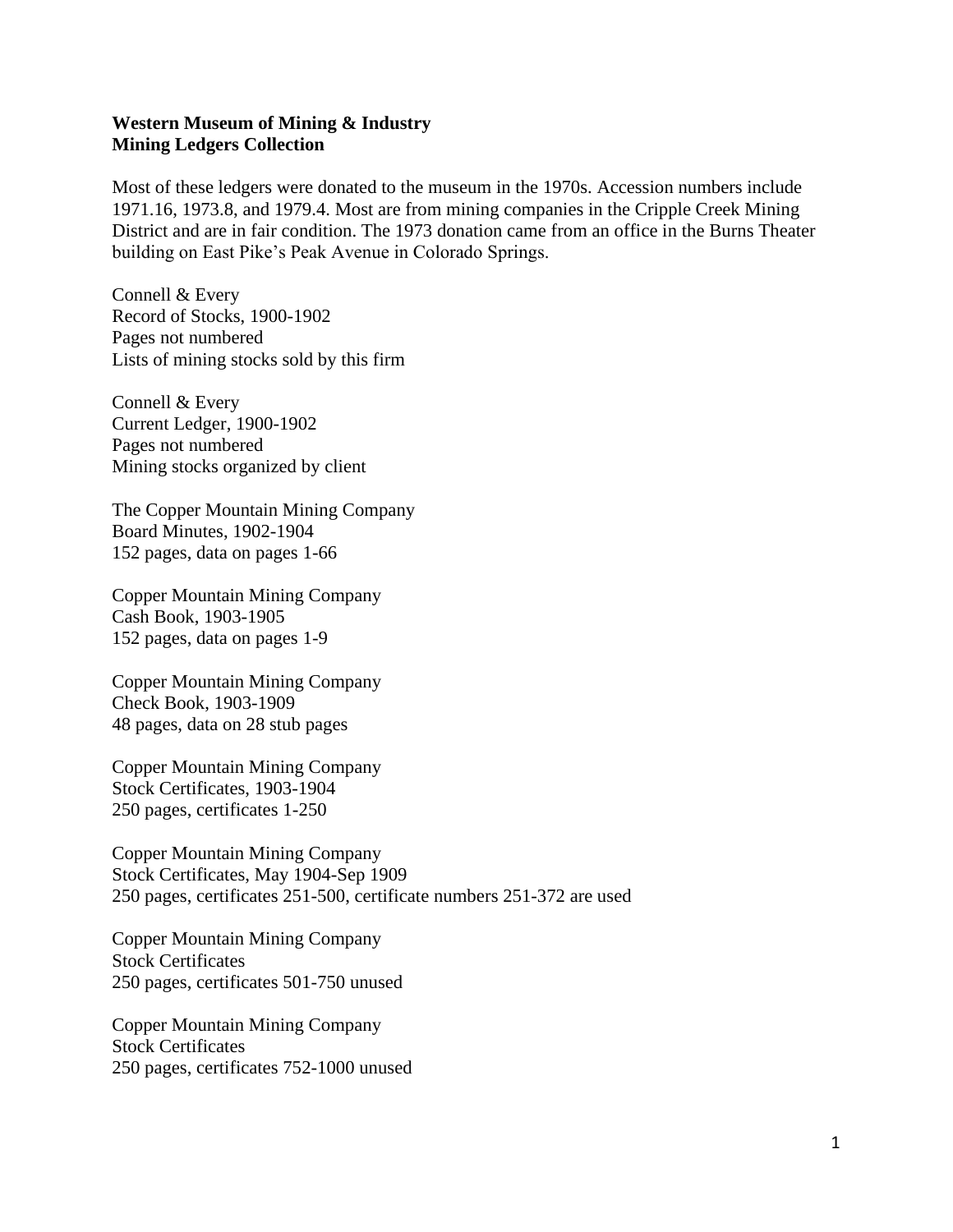The Empire State Consolidated Gold Mining Company, Isabella Mines Company Ore Record, 1902-1912 101 pages double spread, data on pages 1-93

The Empire State Consolidated Gold Mining Company Stock Ledger 1, 1902-1904 268 pages, data on pages 1-23

The Empire State Consolidated Gold Mining Company Voucher Abstract 1, 1901-1906 99 pages double spread, data on pages 1-66

Fairplay Royalties Common Stock Ledger 25 stubs, with #1 filled out to Minerals Holding Company, NY, Apr 8, 1931

Favorite Gold Mining Company Ore Shipments & Returns, Jul 1897-Mar 1899 194 pages, data on pages 1-4

Favorite Gold Mining Company Stock Ledger 2, 1899-1900 500 pages, data on 1-78, 349-500

Gilpin County Voucher Record, 1925-1939 91 pages double spread, data on pages 2-80: 2-69, unidentified company, Jan 1925-Sep 1930 70-75, Clear Creek, Nov 1935-Mar 1936 76-79, Humboldt Consolidated Mining Company, Feb-Mar 1936 80, unidentified company, Apr 1939

The Gold Coin Mining and Leasing Company Composite Plats of the Title of the Property, Prepared by Edward S. Snell, 1902 70 pages of plats

• string holding pages together fraying

Gould Mining & Milling Company Ledger, Jul 1895-Apr 1901 298 pages, data on pages 2-43

Isabella Gold Mining Company Board Minutes, Oct 1903-Feb 1904 150 pages, data on pages 1-30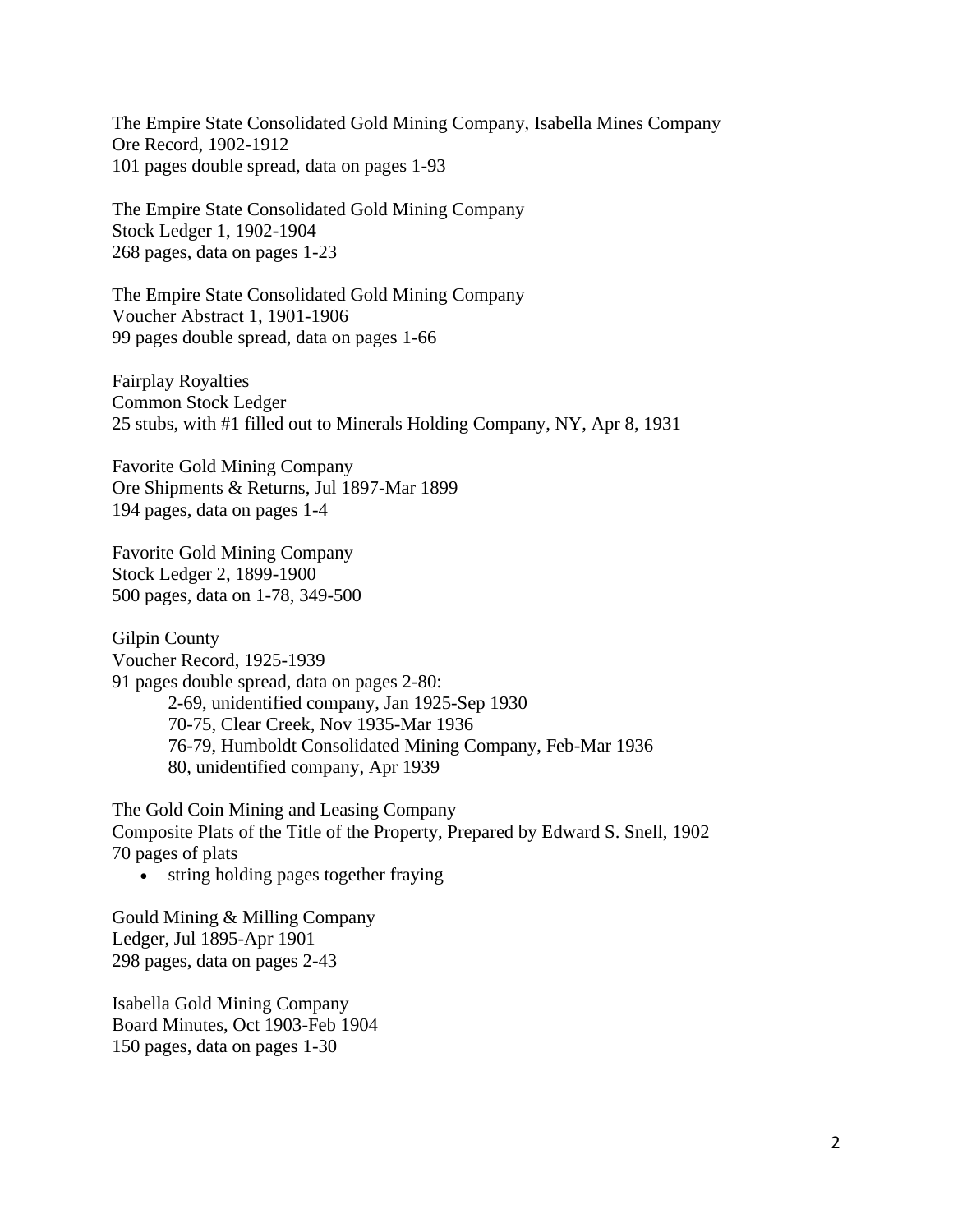Isabella Gold Mining Company Ore Record 1, Jan 1893-Feb 1898 256 pages, data on pages 1-13, 31-33, 37-45, 47-67, 74-78, 116, 124-125

Isabella Gold Mining Company Ore Record 2, Jan 1898-Sep 1903 200 pages, data on pages 1-28, 31-44, 51-56, 80-81

Isabella Gold Mining Company Stock Ledger 2, 1896 152 pages

Isabella Gold Mining Company Stock Ledger 4, 1899-1904 1000 pages, data on pages 1-857

Isabella Gold Mining Company Voucher Abstract 1, Jan 1893-Jan 1898 200 pages

Isabella Gold Mining Company Voucher Abstract 2, Jan 1898-Dec 1903 200 pages

No Company Name [probably Stratton CCM&DCo] Box Samples + Grab Samples, 1926-1928 160 pages, data on pages 1-140

No Company Name Index, 1940

No Company Name Ledger, 1901-1902 212 pages, data on pages 1-5, 11, 15, 20, 25-26, 30, 33, 41

No Company Name Ledger, no date 476 pages, data on pages 1-27

No Company Name Taxes Ledger, 1919-1930 473 pages, data on pages 1-425

No Company Name Ledger, 1893-1894 205 pages, data on pages 19, 30-31, 40-42, 50, 60, 76, 78-85, 100-125, 130, 141-142